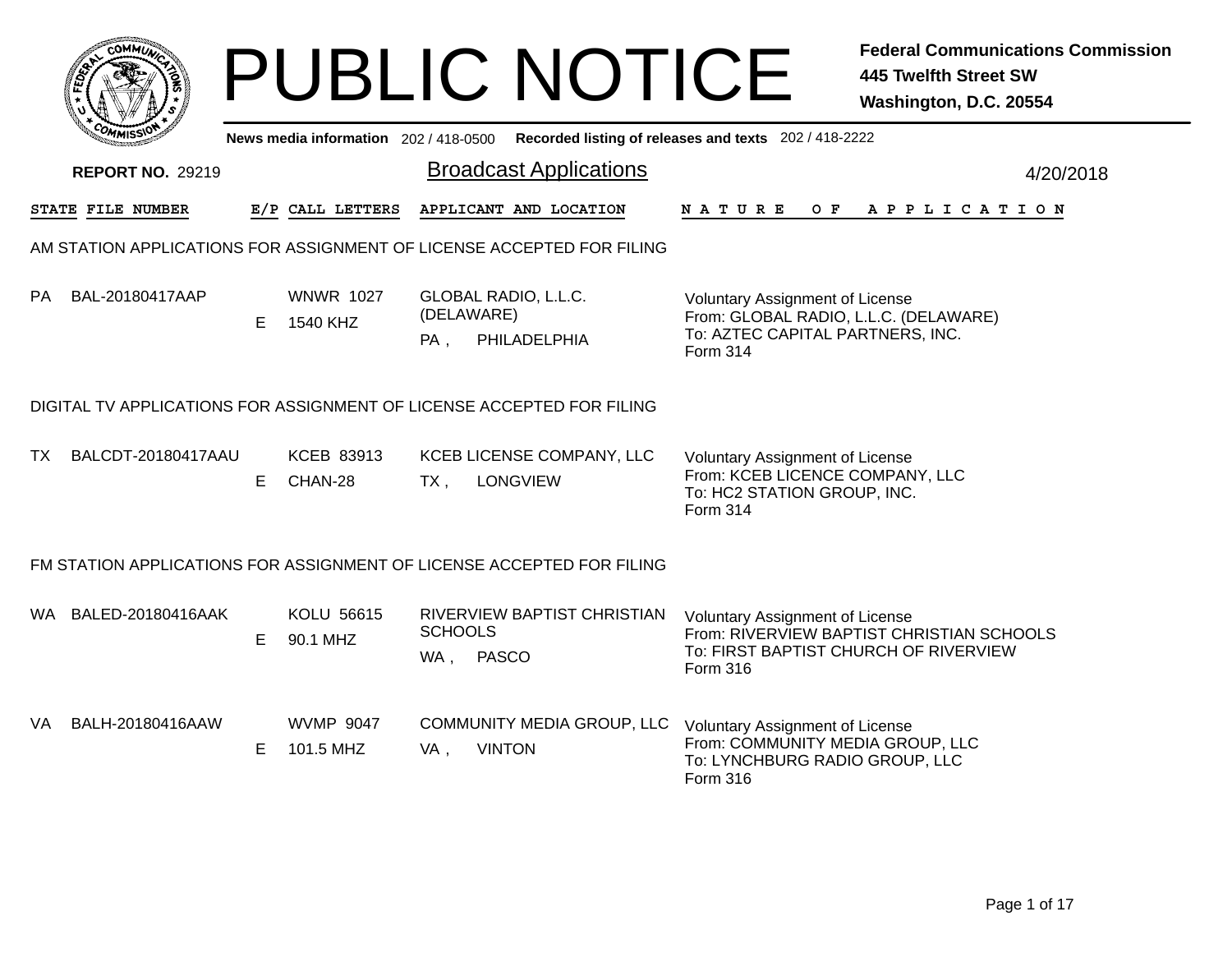|     | <b>:ОММЫ</b>            |    |                                                                  |      | <b>PUBLIC NOTICE</b>                                                                        |                                                                                                                         | <b>Federal Communications Commission</b><br><b>445 Twelfth Street SW</b><br>Washington, D.C. 20554 |
|-----|-------------------------|----|------------------------------------------------------------------|------|---------------------------------------------------------------------------------------------|-------------------------------------------------------------------------------------------------------------------------|----------------------------------------------------------------------------------------------------|
|     |                         |    |                                                                  |      | News media information 202 / 418-0500 Recorded listing of releases and texts 202 / 418-2222 |                                                                                                                         |                                                                                                    |
|     | <b>REPORT NO. 29219</b> |    |                                                                  |      | <b>Broadcast Applications</b>                                                               |                                                                                                                         | 4/20/2018                                                                                          |
|     | STATE FILE NUMBER       |    | E/P CALL LETTERS                                                 |      | APPLICANT AND LOCATION                                                                      | N A T U R E                                                                                                             | OF APPLICATION                                                                                     |
|     |                         |    |                                                                  |      | FM STATION APPLICATIONS FOR ASSIGNMENT OF LICENSE ACCEPTED FOR FILING                       |                                                                                                                         |                                                                                                    |
| GA  | BALH-20180417AAK        | E. | <b>WKUB 40704</b><br>105.1 MHZ                                   | GA . | MATTOX BROADCASTING, INC.<br><b>BLACKSHEAR</b>                                              | <b>Voluntary Assignment of License</b><br>From: MATTOX BROADCASTING, INC<br>To: HIGGS MULTIMEDIA GROUP, LLC<br>Form 314 |                                                                                                    |
|     | GA BALH-20180417AAL     | E. | <b>WWUF 71149</b><br>97.7 MHZ                                    | GA . | MATTOX BROADCASTING, INC.<br><b>WAYCROSS</b>                                                | Voluntary Assignment of License<br>From: MATTOX BROADCASTING, INC<br>To: HIGGS MULTIMEDIA GROUP, LLC<br>Form 314        |                                                                                                    |
| GA. | BALH-20180417AAM        | E. | WSGT 170483<br>107.1 MHZ                                         | GA,  | MATTOX BROADCASTING, INC.<br><b>PATTERSON</b>                                               | Voluntary Assignment of License<br>From: MATTOX BROADCASTING, INC<br>To: HIGGS MULTIMEDIA GROUP, LLC<br>Form 314        |                                                                                                    |
|     | OK BALH-20180417AAY     | Е. | KBUG 191543<br>94.1 MHZ                                          | OK,  | <b>BLUE SKY MEDIA, LLC</b><br><b>WAYNOKA</b>                                                | <b>Voluntary Assignment of License</b><br>From: BLUE SKY MEDIA, LLC<br>To: THE LOVE STATION, INC.<br>Form 314           |                                                                                                    |
|     |                         |    |                                                                  |      | FM TRANSLATOR APPLICATIONS FOR ASSIGNMENT OF LICENSE ACCEPTED FOR FILING                    |                                                                                                                         |                                                                                                    |
| MI  | BALFT-20180409AAG       |    | $\Gamma$ $\Lambda$ $\Gamma$ $\Gamma$ $\Lambda$ $\Gamma$ $\Gamma$ | INC. | W288BT 150472 EDGEWATER BROADCASTING,                                                       | <b>Voluntary Assignment of License</b><br>From EDGEWATER RROADCASTING INC.                                              |                                                                                                    |

| E 105.5 MHZ | ING. |           | From: EDGEWATER BROADCASTING, INC.          |
|-------------|------|-----------|---------------------------------------------|
|             | МI   | ST. CLAIR | To: LIGGETT COMMUNICATIONS, LLC<br>Form 345 |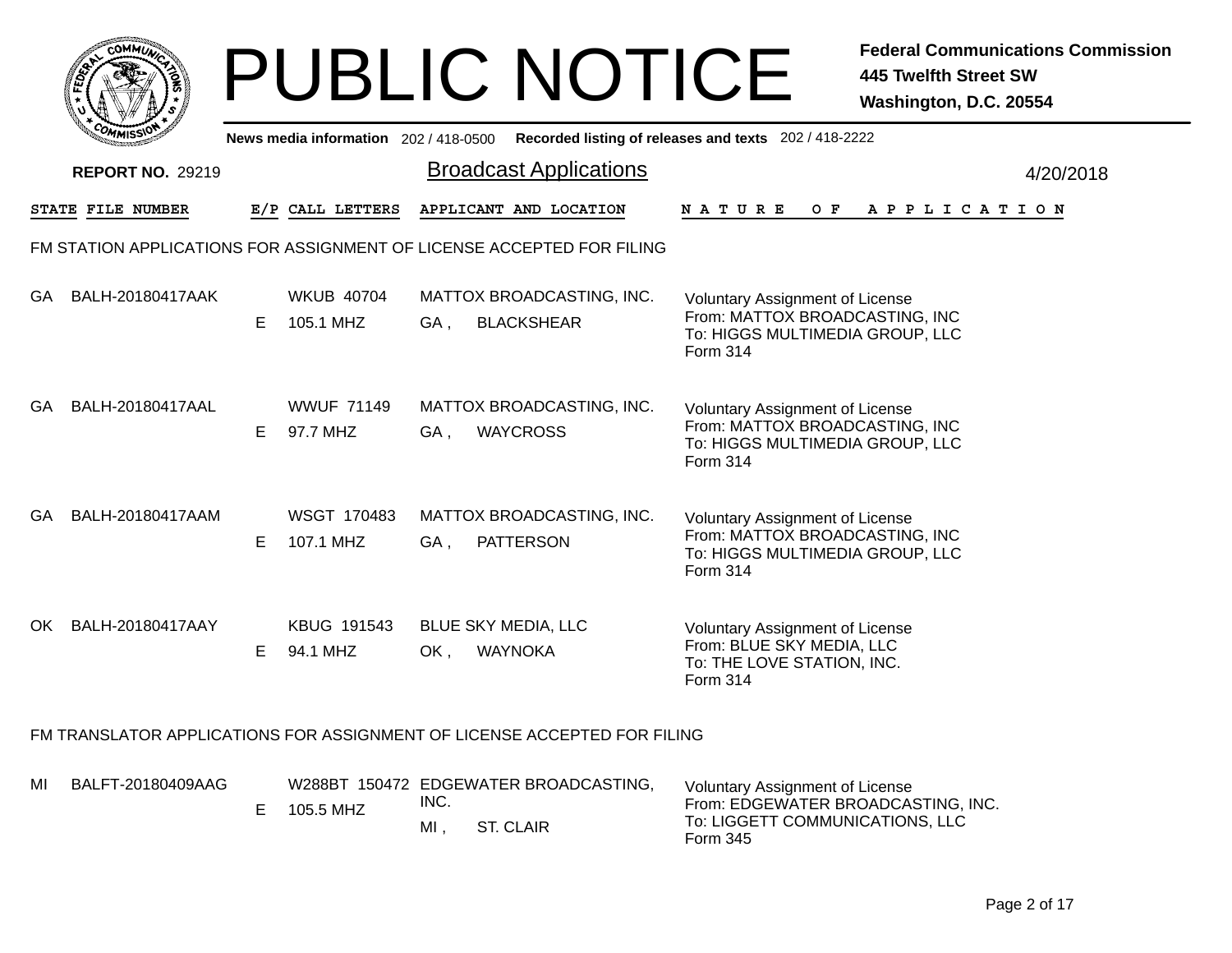|      |                                                                          |    |                                       | <b>PUBLIC NOTICE</b>                                                                 |                                                                                             | <b>Federal Communications Commission</b><br><b>445 Twelfth Street SW</b><br>Washington, D.C. 20554 |  |  |  |  |  |  |
|------|--------------------------------------------------------------------------|----|---------------------------------------|--------------------------------------------------------------------------------------|---------------------------------------------------------------------------------------------|----------------------------------------------------------------------------------------------------|--|--|--|--|--|--|
|      |                                                                          |    | News media information 202 / 418-0500 |                                                                                      | Recorded listing of releases and texts 202 / 418-2222                                       |                                                                                                    |  |  |  |  |  |  |
|      | <b>REPORT NO. 29219</b>                                                  |    |                                       | <b>Broadcast Applications</b>                                                        |                                                                                             | 4/20/2018                                                                                          |  |  |  |  |  |  |
|      | STATE FILE NUMBER                                                        |    | E/P CALL LETTERS                      | APPLICANT AND LOCATION                                                               | N A T U R E<br>O F                                                                          | A P P L I C A T I O N                                                                              |  |  |  |  |  |  |
|      | FM TRANSLATOR APPLICATIONS FOR ASSIGNMENT OF LICENSE ACCEPTED FOR FILING |    |                                       |                                                                                      |                                                                                             |                                                                                                    |  |  |  |  |  |  |
| WA.  | BALFT-20180416AAL                                                        | Е  | K222BP 138061<br>92.3 MHZ             | RIVERVIEW BAPTIST CHRISTIAN<br><b>SCHOOLS</b><br><b>PROSSER</b><br>WA,               | <b>Voluntary Assignment of License</b><br>To: FIRST BAPTIST CHURCH OF RIVERVIEW<br>Form 316 | From: RIVERVIEW BAPTIST CHRISTIAN SCHOOLS                                                          |  |  |  |  |  |  |
| WA . | BALFT-20180416AAM                                                        | Е  | K205FT 71667<br>88.9 MHZ              | RIVERVIEW BAPTIST CHRISTIAN<br><b>SCHOOLS</b><br>WA, YAKIMA                          | Voluntary Assignment of License<br>To: FIRST BAPTIST CHURCH OF RIVERVIEW<br>Form 316        | From: RIVERVIEW BAPTIST CHRISTIAN SCHOOLS                                                          |  |  |  |  |  |  |
|      |                                                                          |    |                                       | DIGITAL TRANSLATOR OR DIGITAL LPTV APPLICATIONS FOR DISPLACEMENT ACCEPTED FOR FILING |                                                                                             |                                                                                                    |  |  |  |  |  |  |
| CA.  | 0000051619                                                               | Е  | CHAN-31                               | K31NM-D 68088 DTV AMERICA CORPORATION<br>$CA$ ,<br><b>REDDING</b>                    | Minor change of callsign K50GP.                                                             |                                                                                                    |  |  |  |  |  |  |
| MS   | 0000051653                                                               | E  | <b>WQEK-LD</b><br>188791<br>CHAN-30   | DTV AMERICA CORPORATION<br><b>CLARKSDALE</b><br>MS ,                                 | Minor change of callsign WQEK-LD.                                                           |                                                                                                    |  |  |  |  |  |  |
| CO.  | 0000051726                                                               | E. | CHAN-35                               | KREZ-LD 32315 RAMAR COMMUNICATIONS, INC.<br>CO <sub>1</sub><br><b>DURANGO</b>        | Minor change of callsign KREZ-LD.                                                           |                                                                                                    |  |  |  |  |  |  |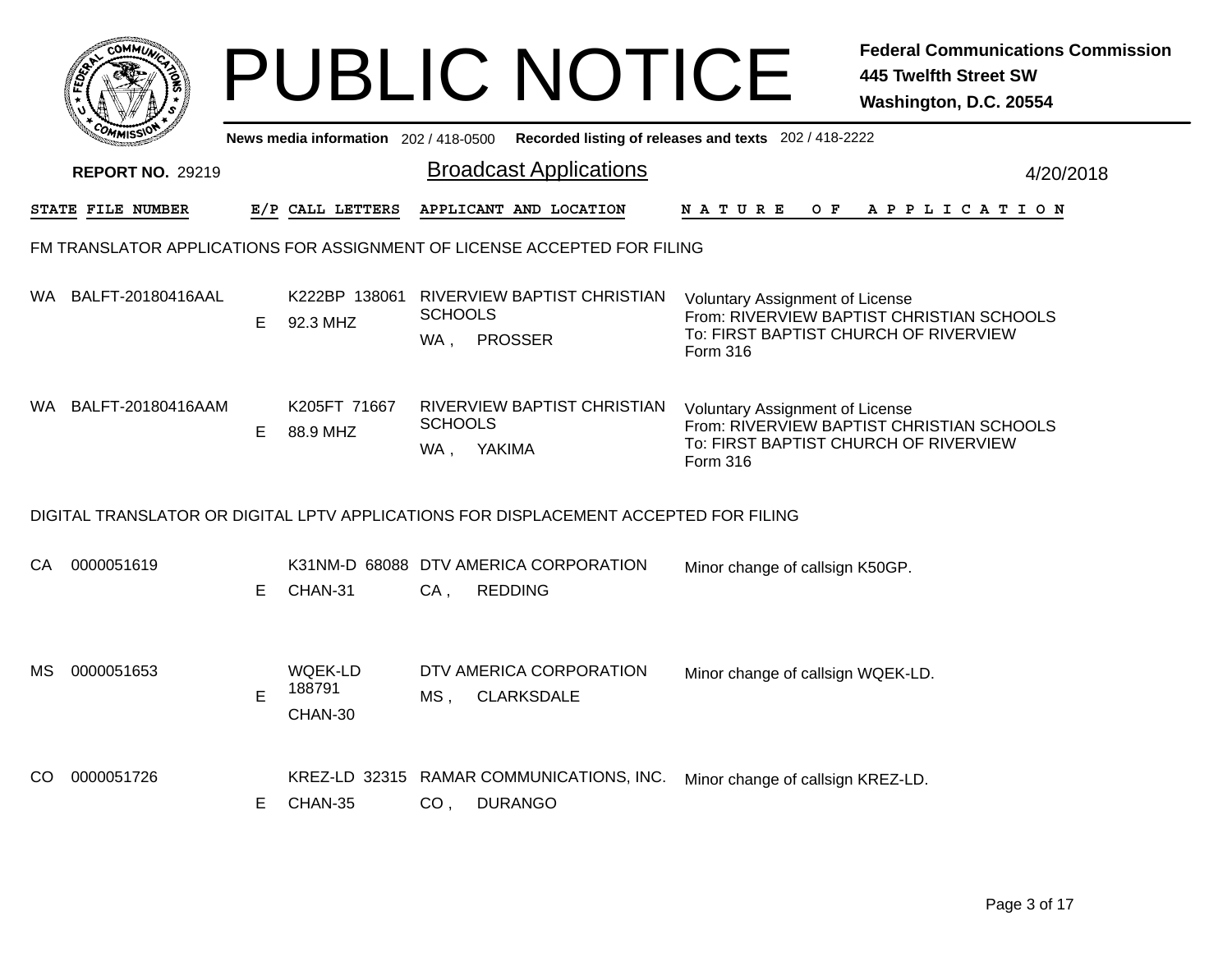|     |                         |   |                                           |                 | <b>PUBLIC NOTICE</b>                                                                 |                                                       | <b>Federal Communications Commission</b><br><b>445 Twelfth Street SW</b><br>Washington, D.C. 20554 |
|-----|-------------------------|---|-------------------------------------------|-----------------|--------------------------------------------------------------------------------------|-------------------------------------------------------|----------------------------------------------------------------------------------------------------|
|     |                         |   | News media information 202 / 418-0500     |                 |                                                                                      | Recorded listing of releases and texts 202 / 418-2222 |                                                                                                    |
|     | <b>REPORT NO. 29219</b> |   |                                           |                 | <b>Broadcast Applications</b>                                                        |                                                       | 4/20/2018                                                                                          |
|     | STATE FILE NUMBER       |   | E/P CALL LETTERS                          |                 | APPLICANT AND LOCATION                                                               | N A T U R E<br>O F                                    | A P P L I C A T I O N                                                                              |
|     |                         |   |                                           |                 | DIGITAL TRANSLATOR OR DIGITAL LPTV APPLICATIONS FOR DISPLACEMENT ACCEPTED FOR FILING |                                                       |                                                                                                    |
| CO. | 0000052006              | E | K <sub>14</sub> QU-D<br>167269<br>CHAN-14 | CO <sub>1</sub> | THE EDGE SPECTRUM, INC.<br><b>GRAND JUNCTION</b>                                     | Minor change of callsign K38JX-D.                     |                                                                                                    |
| AR  | 0000052862              | Е | CHAN-35                                   | AR,             | KFLU-LD 188049 DTV AMERICA CORPORATION<br><b>FORT SMITH</b>                          | Minor change of callsign KFLU-LD.                     |                                                                                                    |
| VA  | 0000052863              | E | W35DJ-D<br>182319<br>CHAN-31              | VA,             | DTV AMERICA CORPORATION<br><b>CROZET</b>                                             | Minor change of callsign WUDJ-LD.                     |                                                                                                    |
| GA. | 0000052864              | E | <b>WDID-LD</b><br>191242<br>CHAN-29       | INC.<br>GA,     | HC2 BROADCASTING LICENSE<br><b>SAVANNAH</b>                                          | Minor change of callsign WDID-LD.                     |                                                                                                    |
| GA. | 0000052865              | Е | W43CY-D<br>181193<br>CHAN-18              | INC.<br>GA,     | <b>HC2 BROADCASTING LICENSE</b><br><b>SWAINSBORO</b>                                 | Minor change of callsign WUET-LD.                     |                                                                                                    |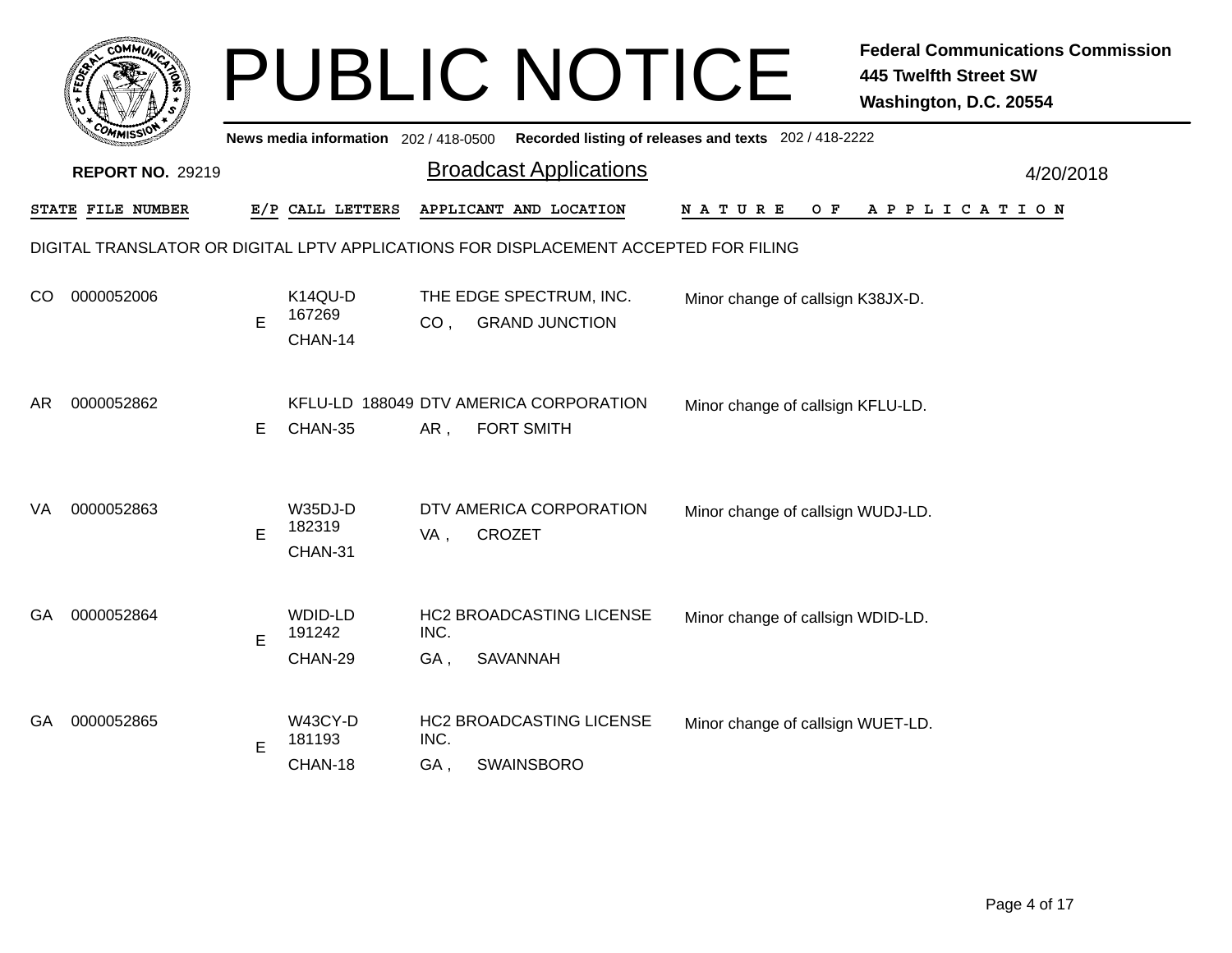|           | соммо                   |    |                                       |        | <b>PUBLIC NOTICE</b>                                                                 |                                                       | <b>Federal Communications Commission</b><br><b>445 Twelfth Street SW</b><br>Washington, D.C. 20554 |
|-----------|-------------------------|----|---------------------------------------|--------|--------------------------------------------------------------------------------------|-------------------------------------------------------|----------------------------------------------------------------------------------------------------|
|           |                         |    | News media information 202 / 418-0500 |        |                                                                                      | Recorded listing of releases and texts 202 / 418-2222 |                                                                                                    |
|           | <b>REPORT NO. 29219</b> |    |                                       |        | <b>Broadcast Applications</b>                                                        |                                                       | 4/20/2018                                                                                          |
|           | STATE FILE NUMBER       |    | E/P CALL LETTERS                      |        | APPLICANT AND LOCATION                                                               | N A T U R E<br>O F                                    | A P P L I C A T I O N                                                                              |
|           |                         |    |                                       |        | DIGITAL TRANSLATOR OR DIGITAL LPTV APPLICATIONS FOR DISPLACEMENT ACCEPTED FOR FILING |                                                       |                                                                                                    |
| ТX        | 0000052866              | E. | K24GP 129704<br>CHAN-32               | $TX$ , | HC2 LPTV HOLDINGS, INC.<br><b>LUBBOCK</b>                                            | Minor change of callsign K24GP.                       |                                                                                                    |
| ТX        | 0000052867              | E. | <b>KNWS-LP 3265</b><br>CHAN-25        | TX,    | <b>HC2 NETWORK INC.</b><br><b>BROWNSVILLE</b>                                        | Minor change of callsign KNWS-LP.                     |                                                                                                    |
| <b>MN</b> | 0000052869              | E  | CHAN-22                               | MN,    | K47IR-D 128844 KQDS ACQUISITION CORP.<br><b>VIRGINIA</b>                             | Minor change of callsign K47IR.                       |                                                                                                    |
| <b>PR</b> | 0000052871              | E  | WXWZ-LD<br>168860<br>CHAN-36          | PR,    | <b>JB MEDIA GROUP</b><br><b>GUAYAMA</b>                                              | Minor change of callsign WXWZ-LD.                     |                                                                                                    |
| MN.       | 0000052872              | E  | CHAN-20                               | MN,    | K45JD-D 129439 KQDS ACQUISITION CORP.<br><b>INTERNATIONAL FALLS</b>                  | Minor change of callsign K45JD.                       |                                                                                                    |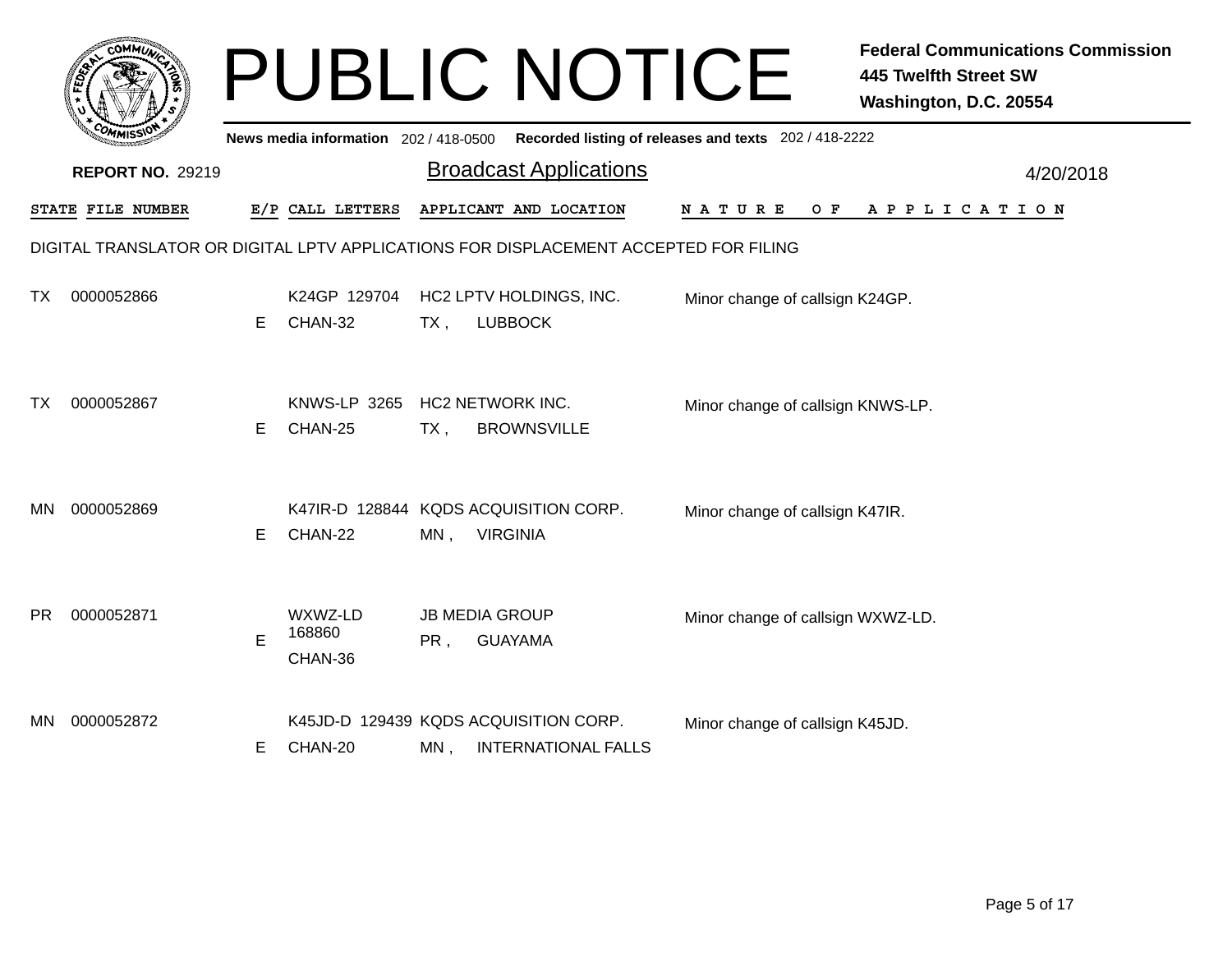|     |                         |    |                                            |                   | <b>PUBLIC NOTICE</b>                                                                 |                                                       | <b>Federal Communications Commission</b><br>445 Twelfth Street SW<br>Washington, D.C. 20554 |
|-----|-------------------------|----|--------------------------------------------|-------------------|--------------------------------------------------------------------------------------|-------------------------------------------------------|---------------------------------------------------------------------------------------------|
|     |                         |    | News media information 202 / 418-0500      |                   |                                                                                      | Recorded listing of releases and texts 202 / 418-2222 |                                                                                             |
|     | <b>REPORT NO. 29219</b> |    |                                            |                   | <b>Broadcast Applications</b>                                                        |                                                       | 4/20/2018                                                                                   |
|     | STATE FILE NUMBER       |    | E/P CALL LETTERS                           |                   | APPLICANT AND LOCATION                                                               | N A T U R E<br>O F                                    | A P P L I C A T I O N                                                                       |
|     |                         |    |                                            |                   | DIGITAL TRANSLATOR OR DIGITAL LPTV APPLICATIONS FOR DISPLACEMENT ACCEPTED FOR FILING |                                                       |                                                                                             |
| SD. | 0000052874              | E  | K40FZ-D 68032<br>CHAN-17                   | <b>LLC</b><br>SD, | RED RIVER BROADCAST CO.,<br><b>BROOKINGS</b>                                         | Minor change of callsign K40FZ-D.                     |                                                                                             |
| OK. | 0000052881              | E. | CHAN-20                                    | OK,               | K24IW-D 181157 THE EDGE SPECTRUM, INC.<br>ARDMORE                                    | Minor change of callsign K24IW-D.                     |                                                                                             |
| OH. | 0000052883              | E. | WFND-LD 21475 WEST CENTRAL OHIO<br>CHAN-19 | OH,               | BROADCASTING, INC.<br><b>FINDLAY</b>                                                 | Minor change of callsign WFND-LD.                     |                                                                                             |
| UT  | 0000052884              | Е  | K13QJ 56125<br>CHAN-28                     | UT,               | <b>RICH COUNTY</b><br><b>RANDOLPH</b>                                                | Minor change of callsign K13QJ.                       |                                                                                             |
| UT  | 0000052885              | Е  | K11BF 56127<br>CHAN-29                     | UT,               | <b>RICH COUNTY</b><br><b>RANDOLPH</b>                                                | Minor change of callsign K11BF.                       |                                                                                             |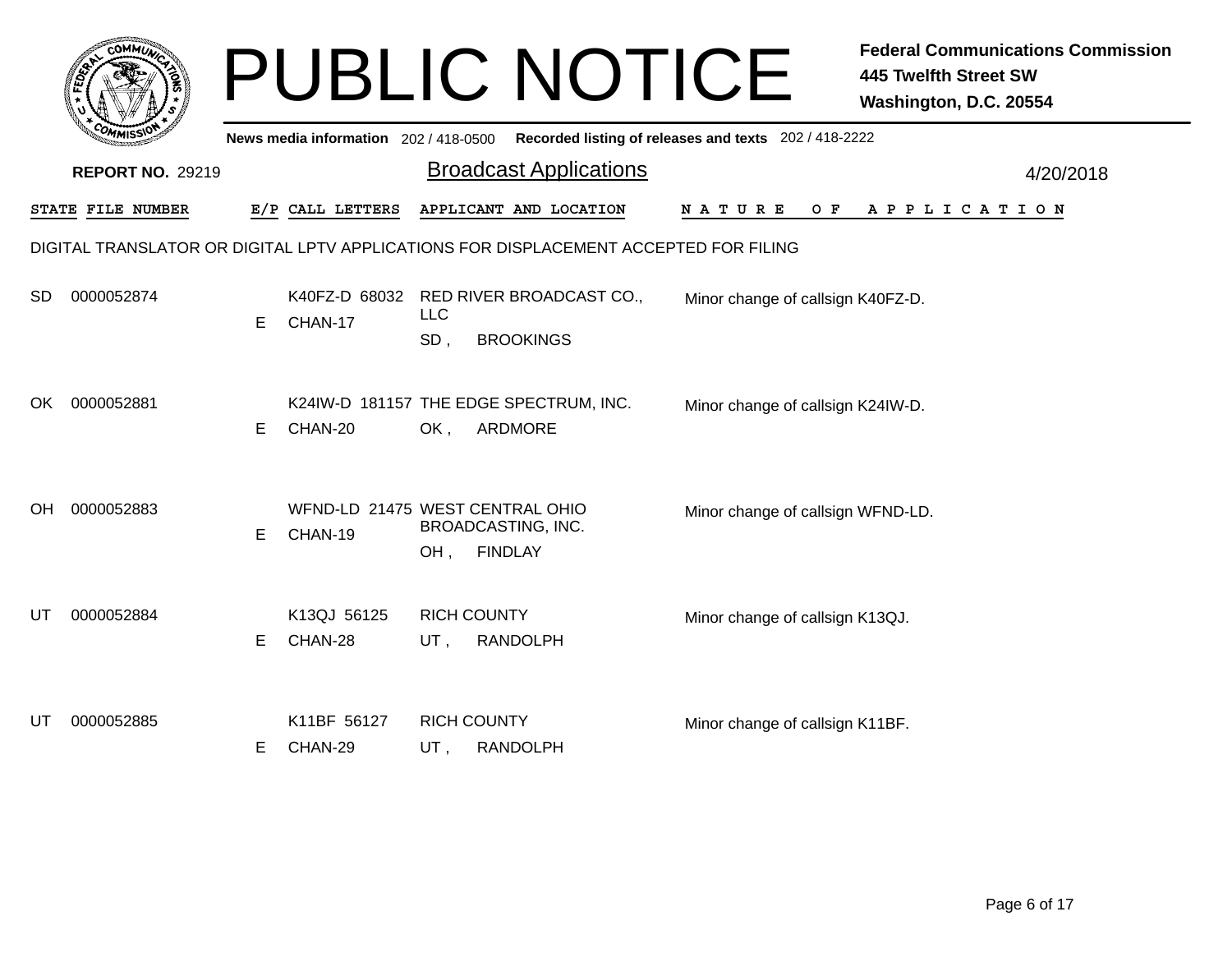|    |                                                                                      |    |                                        |        | <b>PUBLIC NOTICE</b>                                                                    |                                   | <b>Federal Communications Commission</b><br><b>445 Twelfth Street SW</b><br>Washington, D.C. 20554 |  |  |  |  |
|----|--------------------------------------------------------------------------------------|----|----------------------------------------|--------|-----------------------------------------------------------------------------------------|-----------------------------------|----------------------------------------------------------------------------------------------------|--|--|--|--|
|    |                                                                                      |    |                                        |        | News media information 202/418-0500 Recorded listing of releases and texts 202/418-2222 |                                   |                                                                                                    |  |  |  |  |
|    | <b>REPORT NO. 29219</b>                                                              |    |                                        |        | <b>Broadcast Applications</b>                                                           |                                   | 4/20/2018                                                                                          |  |  |  |  |
|    | STATE FILE NUMBER                                                                    |    | E/P CALL LETTERS                       |        | APPLICANT AND LOCATION                                                                  | <b>NATURE</b><br>O F              | A P P L I C A T I O N                                                                              |  |  |  |  |
|    | DIGITAL TRANSLATOR OR DIGITAL LPTV APPLICATIONS FOR DISPLACEMENT ACCEPTED FOR FILING |    |                                        |        |                                                                                         |                                   |                                                                                                    |  |  |  |  |
| UT | 0000052886                                                                           | E. | K09BA 56126<br>CHAN-33                 | UT,    | <b>RICH COUNTY</b><br><b>RANDOLPH</b>                                                   | Minor change of callsign K09BA.   |                                                                                                    |  |  |  |  |
| UT | 0000052887                                                                           | E. | K24EC-D 56119<br>CHAN-32               | $UT$ , | <b>RICH COUNTY</b><br><b>RANDOLPH &amp; WOODRUFF</b>                                    | Minor change of callsign K24EC-D. |                                                                                                    |  |  |  |  |
| UT | 0000052888                                                                           | E. | K26GH-D 56106 RICH COUNTY<br>CHAN-35   | UT,    | <b>RANDOLPH &amp; WOODRUFF</b>                                                          | Minor change of callsign K26GH-D. |                                                                                                    |  |  |  |  |
| UT | 0000052890                                                                           | E. | K42HT-D 168858 RICH COUNTY<br>CHAN-14  | UT,    | LAKETOWN, ETC.                                                                          | Minor change of callsign K42HT-D. |                                                                                                    |  |  |  |  |
| UT | 0000052893                                                                           | E. | K15HZ-D 182485 WAYNE COUNTY<br>CHAN-35 | UT,    | <b>CAINEVILLE</b>                                                                       | Minor change of callsign K15HZ-D. |                                                                                                    |  |  |  |  |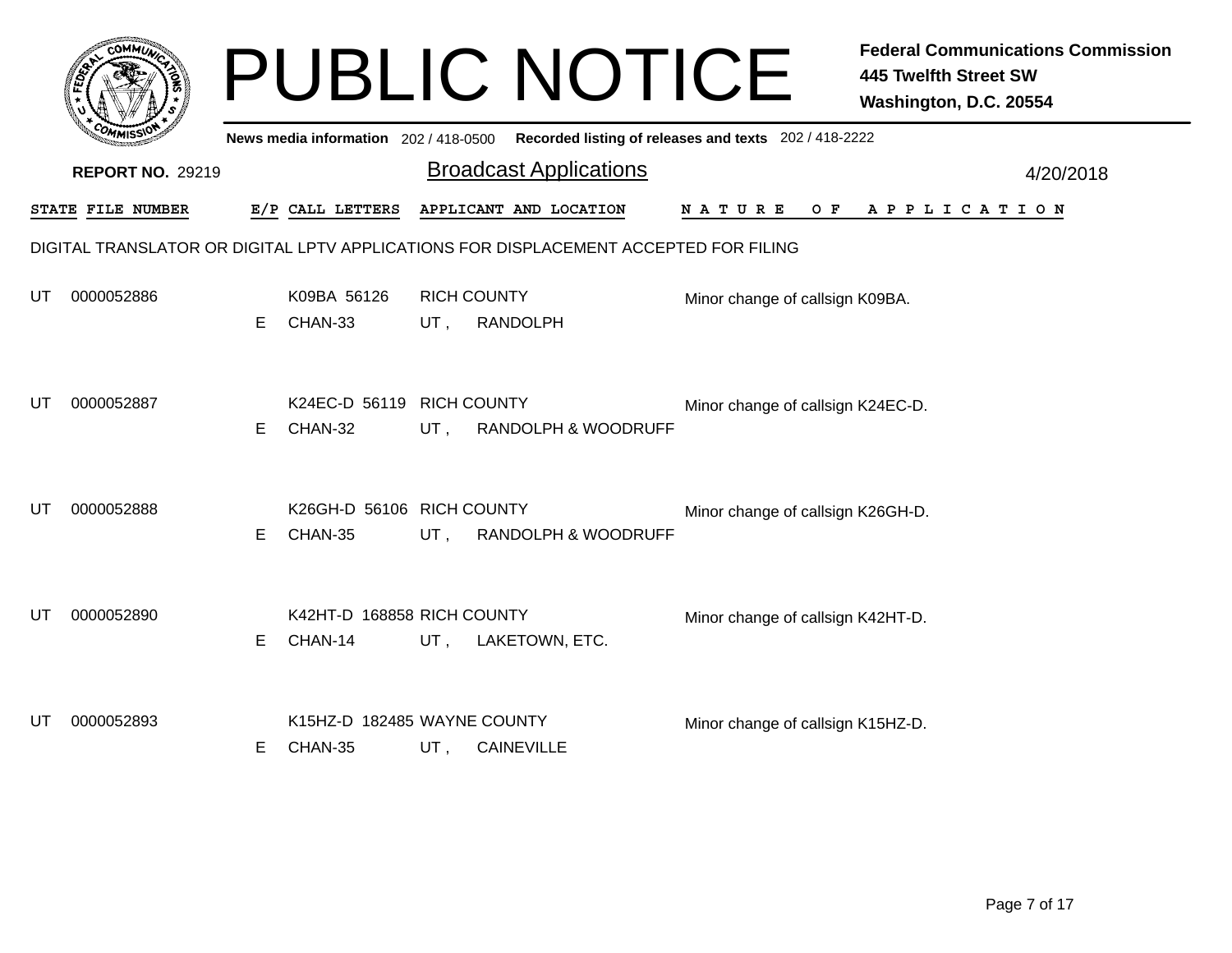|    |                                                                                      |    |                                        |     | <b>PUBLIC NOTICE</b>                     |                                                       | <b>Federal Communications Commission</b><br><b>445 Twelfth Street SW</b><br>Washington, D.C. 20554 |  |  |  |  |  |
|----|--------------------------------------------------------------------------------------|----|----------------------------------------|-----|------------------------------------------|-------------------------------------------------------|----------------------------------------------------------------------------------------------------|--|--|--|--|--|
|    |                                                                                      |    | News media information 202 / 418-0500  |     |                                          | Recorded listing of releases and texts 202 / 418-2222 |                                                                                                    |  |  |  |  |  |
|    | <b>REPORT NO. 29219</b>                                                              |    |                                        |     | <b>Broadcast Applications</b>            |                                                       | 4/20/2018                                                                                          |  |  |  |  |  |
|    | STATE FILE NUMBER                                                                    |    | E/P CALL LETTERS                       |     | APPLICANT AND LOCATION                   | N A T U R E<br>O F                                    | A P P L I C A T I O N                                                                              |  |  |  |  |  |
|    | DIGITAL TRANSLATOR OR DIGITAL LPTV APPLICATIONS FOR DISPLACEMENT ACCEPTED FOR FILING |    |                                        |     |                                          |                                                       |                                                                                                    |  |  |  |  |  |
| UT | 0000052894                                                                           | E  | K17MC-D<br>191250<br>CHAN-36           | UT. | <b>WAYNE COUNTY</b><br><b>CAINEVILLE</b> | Minor change of callsign K17MC-D.                     |                                                                                                    |  |  |  |  |  |
| UT | 0000052895                                                                           | E. | K17HT-D 167078 WAYNE COUNTY<br>CHAN-28 | UT, | <b>HANKSVILLE</b>                        | Minor change of callsign K17HT-D.                     |                                                                                                    |  |  |  |  |  |
| UT | 0000052896                                                                           | E  | K19GP-D<br>167079<br>CHAN-29           | UT, | <b>WAYNE COUNTY</b><br><b>HANKSVILLE</b> | Minor change of callsign K19GP-D.                     |                                                                                                    |  |  |  |  |  |
| UT | 0000052897                                                                           | E  | K21IF-D 167080 WAYNE COUNTY<br>CHAN-30 | UT, | <b>HANKSVILLE</b>                        | Minor change of callsign K21IF-D.                     |                                                                                                    |  |  |  |  |  |
| UT | 0000052898                                                                           | E. | K23JP-D 167081 WAYNE COUNTY<br>CHAN-31 | UT, | <b>HANKSVILLE</b>                        | Minor change of callsign K23JP-D.                     |                                                                                                    |  |  |  |  |  |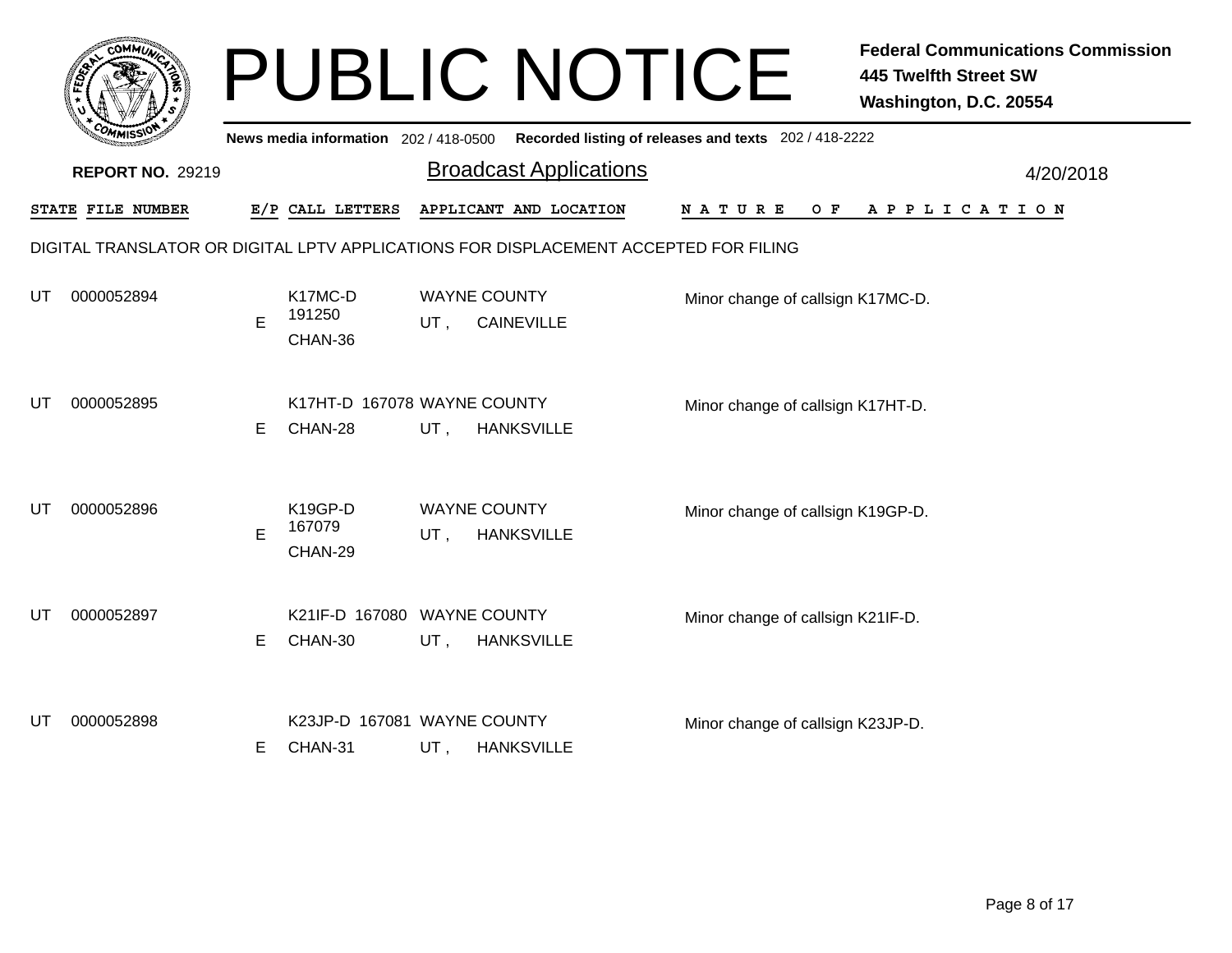|    |                                                                                      |    |                                        |                            | <b>PUBLIC NOTICE</b>          |                                                       | <b>Federal Communications Commission</b><br><b>445 Twelfth Street SW</b><br>Washington, D.C. 20554 |  |  |  |  |
|----|--------------------------------------------------------------------------------------|----|----------------------------------------|----------------------------|-------------------------------|-------------------------------------------------------|----------------------------------------------------------------------------------------------------|--|--|--|--|
|    |                                                                                      |    | News media information 202 / 418-0500  |                            |                               | Recorded listing of releases and texts 202 / 418-2222 |                                                                                                    |  |  |  |  |
|    | <b>REPORT NO. 29219</b>                                                              |    |                                        |                            | <b>Broadcast Applications</b> |                                                       | 4/20/2018                                                                                          |  |  |  |  |
|    | STATE FILE NUMBER                                                                    |    | E/P CALL LETTERS                       |                            | APPLICANT AND LOCATION        | N A T U R E<br>O F                                    | A P P L I C A T I O N                                                                              |  |  |  |  |
|    | DIGITAL TRANSLATOR OR DIGITAL LPTV APPLICATIONS FOR DISPLACEMENT ACCEPTED FOR FILING |    |                                        |                            |                               |                                                       |                                                                                                    |  |  |  |  |
| UT | 0000052899                                                                           | E  | K51KV-D 182286 WAYNE COUNTY<br>CHAN-32 | UT,                        | <b>HANKSVILLE</b>             | Minor change of callsign K51KV-D.                     |                                                                                                    |  |  |  |  |
| UT | 0000052900                                                                           | E. | K46FU-D 14171 WAYNE COUNTY<br>CHAN-33  | $UT$ ,                     | <b>HANKSVILLE</b>             | Minor change of callsign K46FU-D.                     |                                                                                                    |  |  |  |  |
| UT | 0000052901                                                                           | E. | K48GR-D 14191 WAYNE COUNTY<br>CHAN-34  | UT,                        | <b>HANKSVILLE</b>             | Minor change of callsign K48GR-D.                     |                                                                                                    |  |  |  |  |
| UT | 0000052904                                                                           | E. | K50FZ-D 14193 WAYNE COUNTY<br>CHAN-35  | UT,                        | <b>HANKSVILLE</b>             | Minor change of callsign K50FZ-D.                     |                                                                                                    |  |  |  |  |
| UT | 0000052905                                                                           | Е  | K27KQ-D<br>183599<br>CHAN-36           | <b>WAYNE COUNTY</b><br>UT, | <b>HANKSVILLE</b>             | Minor change of callsign K27KQ-D.                     |                                                                                                    |  |  |  |  |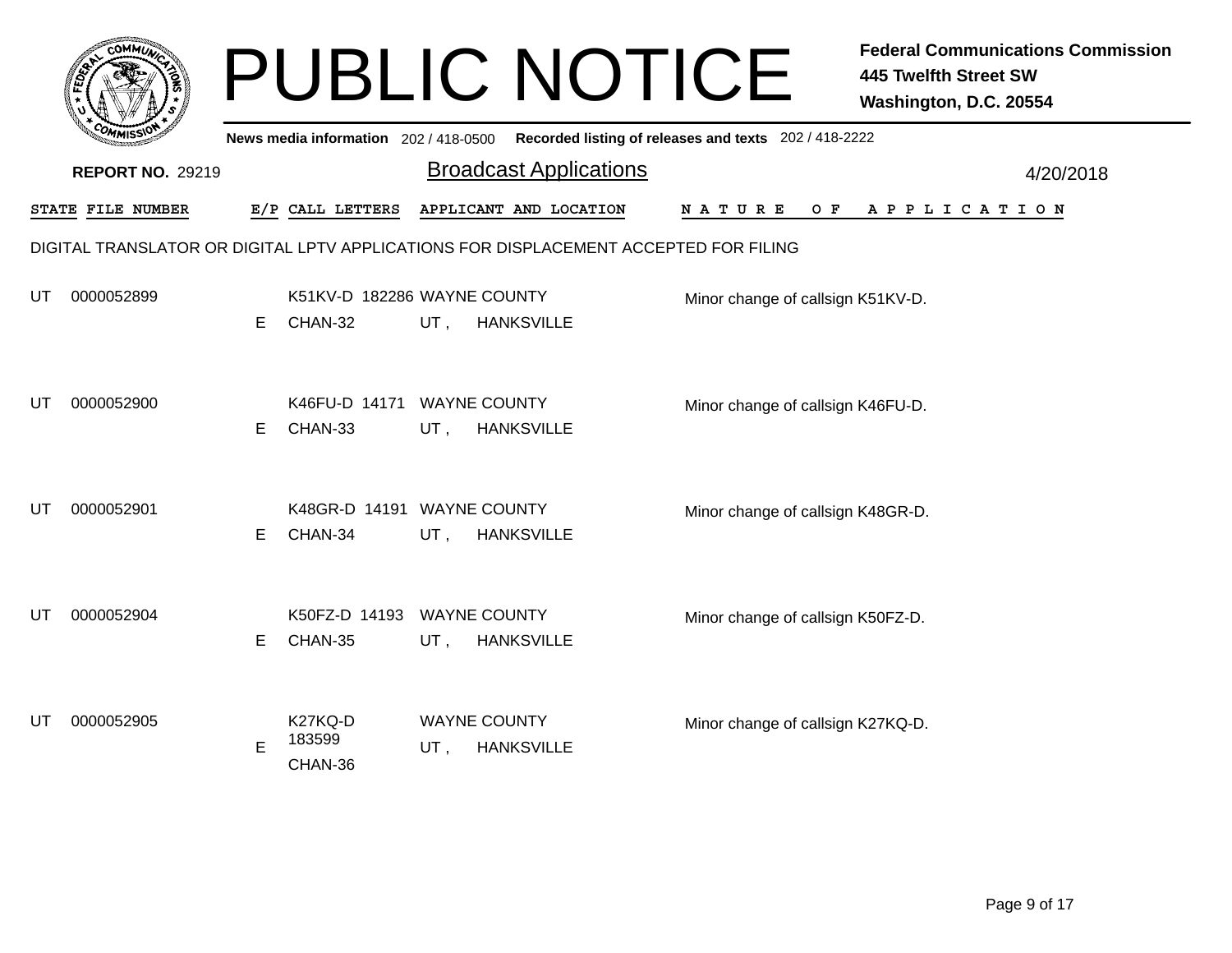|                                                                                          |                         |    |                                           |             | <b>PUBLIC NOTICE</b>                                                                 |                                                                                         |     | <b>445 Twelfth Street SW</b><br>Washington, D.C. 20554 | <b>Federal Communications Commission</b> |  |
|------------------------------------------------------------------------------------------|-------------------------|----|-------------------------------------------|-------------|--------------------------------------------------------------------------------------|-----------------------------------------------------------------------------------------|-----|--------------------------------------------------------|------------------------------------------|--|
|                                                                                          |                         |    |                                           |             |                                                                                      | News media information 202/418-0500 Recorded listing of releases and texts 202/418-2222 |     |                                                        |                                          |  |
|                                                                                          | <b>REPORT NO. 29219</b> |    |                                           |             | <b>Broadcast Applications</b>                                                        |                                                                                         |     |                                                        | 4/20/2018                                |  |
| <b>STATE FILE NUMBER</b>                                                                 |                         |    | E/P CALL LETTERS                          |             | APPLICANT AND LOCATION                                                               | N A T U R E                                                                             | O F | A P P L I C A T I O N                                  |                                          |  |
|                                                                                          |                         |    |                                           |             | DIGITAL TRANSLATOR OR DIGITAL LPTV APPLICATIONS FOR DISPLACEMENT ACCEPTED FOR FILING |                                                                                         |     |                                                        |                                          |  |
| UT<br>0000052907                                                                         |                         | Е  | K17IA-D 167812 GARFIELD COUNTY<br>CHAN-28 | UT,         | <b>ESCALANTE</b>                                                                     | Minor change of callsign K17IA-D.                                                       |     |                                                        |                                          |  |
| DIGITAL TRANSLATOR OR DIGITAL LPTV APPLICATIONS FOR LICENSE TO COVER ACCEPTED FOR FILING |                         |    |                                           |             |                                                                                      |                                                                                         |     |                                                        |                                          |  |
| MA 0000052878                                                                            |                         | E. | CHAN-40                                   | INC.<br>MA, | W40BO-D 55114 WORD OF GOD FELLOWSHIP,<br><b>BOSTON</b>                               | License to cover construction permit no: BDFCDTT-20090515ACD,<br>callsign W40BO.        |     |                                                        |                                          |  |
|                                                                                          |                         |    |                                           |             | FM STATION APPLICATIONS FOR LICENSE TO COVER ACCEPTED FOR FILING                     |                                                                                         |     |                                                        |                                          |  |
| СA                                                                                       | BLH-20180417AAI         | E  | KHSQ 164090<br>107.7 MHZ                  | $CA$ ,      | HUMBOLDT STATE UNIVERSITY<br><b>TRINIDAD</b>                                         | License to cover.                                                                       |     |                                                        |                                          |  |
|                                                                                          |                         |    |                                           |             | FM TRANSLATOR APPLICATIONS FOR LICENSE TO COVER ACCEPTED FOR FILING                  |                                                                                         |     |                                                        |                                          |  |
| OR BLFT-20180416AAV                                                                      |                         | E. | K282CA 200049<br>104.3 MHZ                |             | MIELKE BROADCASTING GROUP<br>OR, EUGENE                                              | License to cover.                                                                       |     |                                                        |                                          |  |
|                                                                                          |                         |    |                                           |             |                                                                                      |                                                                                         |     |                                                        |                                          |  |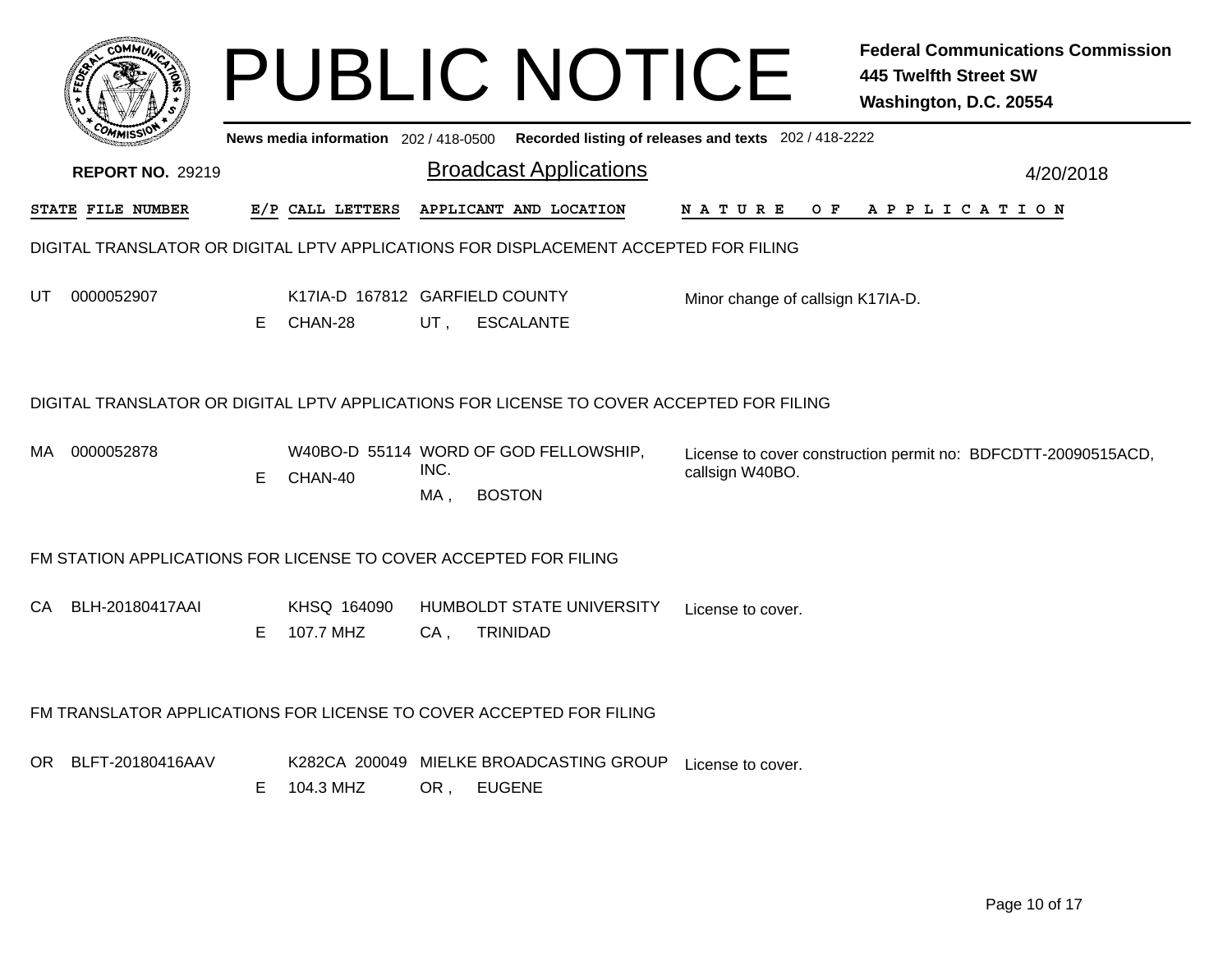|                | <b>COMMUT</b>           |    |                                       |                | <b>PUBLIC NOTICE</b>                                                      |                                                       | <b>Federal Communications Commission</b><br><b>445 Twelfth Street SW</b><br>Washington, D.C. 20554 |
|----------------|-------------------------|----|---------------------------------------|----------------|---------------------------------------------------------------------------|-------------------------------------------------------|----------------------------------------------------------------------------------------------------|
|                |                         |    | News media information 202 / 418-0500 |                |                                                                           | Recorded listing of releases and texts 202 / 418-2222 |                                                                                                    |
|                | <b>REPORT NO. 29219</b> |    |                                       |                | <b>Broadcast Applications</b>                                             |                                                       | 4/20/2018                                                                                          |
|                | STATE FILE NUMBER       |    | E/P CALL LETTERS                      |                | APPLICANT AND LOCATION                                                    | N A T U R E                                           | OF APPLICATION                                                                                     |
|                |                         |    |                                       |                | FM TRANSLATOR APPLICATIONS FOR LICENSE TO COVER ACCEPTED FOR FILING       |                                                       |                                                                                                    |
| PA.            | BLFT-20180417AAA        | E. | 98.7 MHZ                              | $PA$ ,         | W256AV 144129 HOPE CHRISTIAN CHURCH OF<br>MARLTON, INC.<br><b>EPHRATA</b> | License to cover.                                     |                                                                                                    |
| AL             | BLFT-20180417AAC        | E. | 96.5 MHZ                              | INC.<br>AL.    | W243CY 146665 EDGEWATER BROADCASTING,<br><b>TILLMANS CORNER</b>           | License to cover.                                     |                                                                                                    |
| H <sub>l</sub> | BLFT-20180417AAT        | E. | 96.7 MHZ                              | INC.<br>$Hl$ , | K244EO 146666 HOCHMAN MCCANN HAWAII,<br><b>HONOLULU</b>                   | License to cover.                                     |                                                                                                    |
|                |                         |    |                                       |                | LOW POWER FM APPLICATIONS FOR LICENSE TO COVER ACCEPTED FOR FILING        |                                                       |                                                                                                    |
|                | GA BLL-20180417AAN      | E  | WYAW-LP<br>193131<br>93.5 MHZ         | GA,            | SAVANNAH ADVENTIST LPFM<br><b>SAVANNAH</b>                                | License to cover.                                     |                                                                                                    |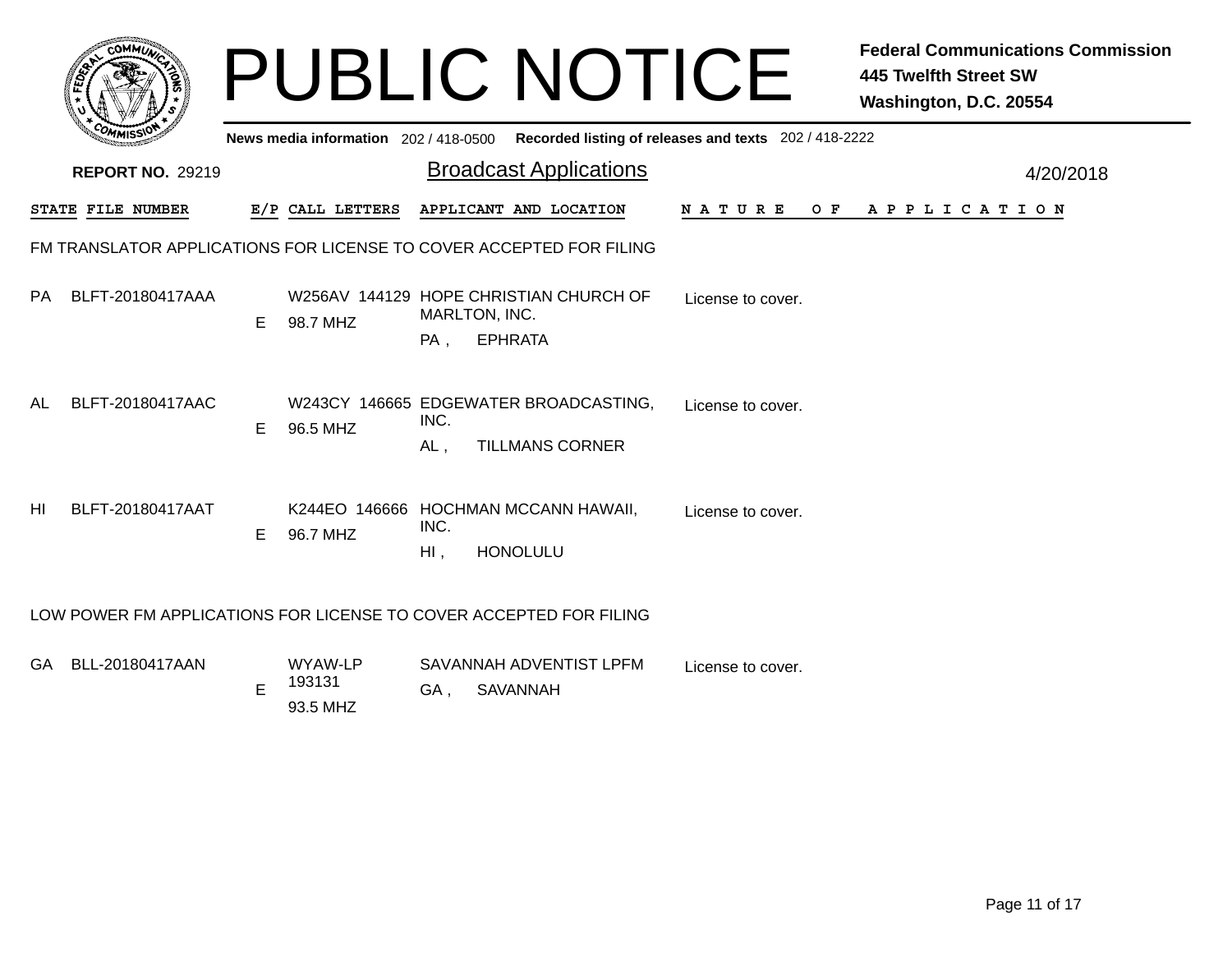| <b>сомміл</b>                                                                               |    |                        | <b>PUBLIC NOTICE</b>                                                                   | <b>Federal Communications Commission</b><br><b>445 Twelfth Street SW</b><br>Washington, D.C. 20554          |  |  |  |  |  |
|---------------------------------------------------------------------------------------------|----|------------------------|----------------------------------------------------------------------------------------|-------------------------------------------------------------------------------------------------------------|--|--|--|--|--|
| News media information 202 / 418-0500 Recorded listing of releases and texts 202 / 418-2222 |    |                        |                                                                                        |                                                                                                             |  |  |  |  |  |
| <b>REPORT NO. 29219</b>                                                                     |    |                        | <b>Broadcast Applications</b>                                                          | 4/20/2018                                                                                                   |  |  |  |  |  |
| STATE FILE NUMBER                                                                           |    | E/P CALL LETTERS       | APPLICANT AND LOCATION                                                                 | NATURE OF APPLICATION                                                                                       |  |  |  |  |  |
| FM TRANSLATOR APPLICATIONS FOR MINOR AMENDMENT TO A CONSTRUCTION PERMIT RECEIVED            |    |                        |                                                                                        |                                                                                                             |  |  |  |  |  |
| BNPFT-20180314AAI<br>OH.                                                                    | E. | NEW 201366<br>99.9 MHZ | <b>KINGSTRUST LLC</b><br><b>CORTLAND</b><br>OH,                                        | Engineering Amendment filed 04/17/2018                                                                      |  |  |  |  |  |
|                                                                                             |    |                        |                                                                                        | DIGITAL TRANSLATOR OR DIGITAL LPTV APPLICATIONS FOR MINOR CHANGE TO A LICENSED FACILITY ACCEPTED FOR FILING |  |  |  |  |  |
| 0000052906<br>WA.                                                                           | Е  | CHAN-16                | KBTC-TV 62469 BATES TECHNICAL COLLEGE<br><b>TACOMA</b><br>WA,                          | Minor change in DTV replacement Translator licensed facility callsign<br>KBTC-TV.                           |  |  |  |  |  |
|                                                                                             |    |                        | FM TRANSLATOR APPLICATIONS FOR MINOR CHANGE TO A LICENSED FACILITY ACCEPTED FOR FILING |                                                                                                             |  |  |  |  |  |
| BPFT-20180417AAD<br>CA.                                                                     | E. | 104.1 MHZ              | K281BR 143260 RADIO BILINGUE, INC.<br><b>HOLLISTER</b><br>$CA$ ,                       | Minor change in licensed facilities, callsign K281BR.                                                       |  |  |  |  |  |
| BPFT-20180417AAE<br>IN                                                                      | Е. | 102.9 MHZ              | W275BD 143744 NEW BEGINNINGS MOVEMENT,<br>INC.<br>IN,<br><b>GREENFIELD</b>             | Minor change in licensed facilities, callsign W275BD.                                                       |  |  |  |  |  |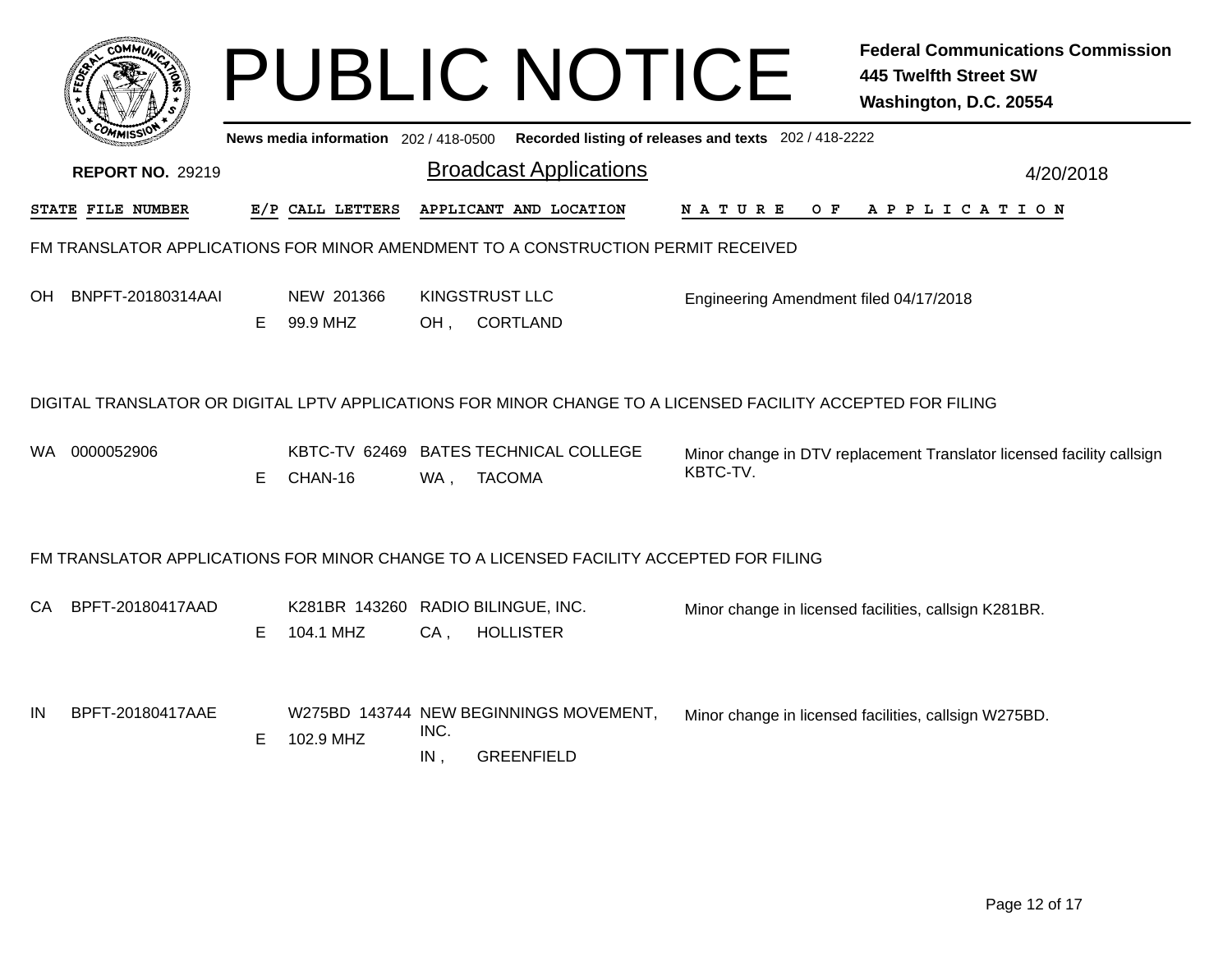|                                                                                        |                         |    |                                       | <b>PUBLIC NOTICE</b>                                                                                      |                                                                | <b>Federal Communications Commission</b><br><b>445 Twelfth Street SW</b><br>Washington, D.C. 20554 |  |  |
|----------------------------------------------------------------------------------------|-------------------------|----|---------------------------------------|-----------------------------------------------------------------------------------------------------------|----------------------------------------------------------------|----------------------------------------------------------------------------------------------------|--|--|
|                                                                                        |                         |    | News media information 202 / 418-0500 |                                                                                                           | Recorded listing of releases and texts 202 / 418-2222          |                                                                                                    |  |  |
|                                                                                        | <b>REPORT NO. 29219</b> |    |                                       | <b>Broadcast Applications</b>                                                                             |                                                                | 4/20/2018                                                                                          |  |  |
|                                                                                        | STATE FILE NUMBER       |    | E/P CALL LETTERS                      | APPLICANT AND LOCATION                                                                                    | O F<br>N A T U R E                                             | A P P L I C A T I O N                                                                              |  |  |
| FM TRANSLATOR APPLICATIONS FOR MINOR CHANGE TO A LICENSED FACILITY ACCEPTED FOR FILING |                         |    |                                       |                                                                                                           |                                                                |                                                                                                    |  |  |
| TX.                                                                                    | BPFT-20180417AAF        | E. | 94.1 MHZ                              | K231CG 148357 WENDOLYNN TELLEZ<br>$TX$ ,<br><b>WACO</b>                                                   |                                                                | Minor change in licensed facilities, callsign K231CG.                                              |  |  |
| KY                                                                                     | BPFT-20180417AAJ        | E. | 92.3 MHZ                              | W222CD 144748 WASHINGTON COUNTY CBC,<br>INC.<br>KY,<br><b>ELIZABETHTOWN</b>                               |                                                                | Minor change in licensed facilities, callsign W222CD.                                              |  |  |
| CO.                                                                                    | BPFT-20180417AAW        | E. | 106.7 MHZ                             | K294DB 158405 MOUNTAIN COMMUNITY<br><b>TRANSLATORS, LLC</b><br><b>COLORADO SPRINGS</b><br>CO <sub>1</sub> |                                                                | Minor change in licensed facilities, callsign K294DB.                                              |  |  |
|                                                                                        |                         |    |                                       | DIGITAL TV APPLICATIONS FOR MINOR MODIFICATION TO A CONSTRUCTION PERMIT ACCEPTED FOR FILING               |                                                                |                                                                                                    |  |  |
| GA                                                                                     | 0000034200              | E  | CHAN-8                                | WVAN-TV 23947 GEORGIA PUBLIC<br><b>TELECOMMUNICATIONS</b><br><b>COMMISSION</b><br><b>SAVANNAH</b><br>GA,  | Modification of construction permit file number<br>0000025888. |                                                                                                    |  |  |
| AL                                                                                     | 0000034568              | E. | CHAN-7                                | WVTM-TV 74173 WVTM HEARST TELEVISION INC.<br><b>BIRMINGHAM</b><br>$AL$ ,                                  | Modification of construction permit file number<br>0000025155. |                                                                                                    |  |  |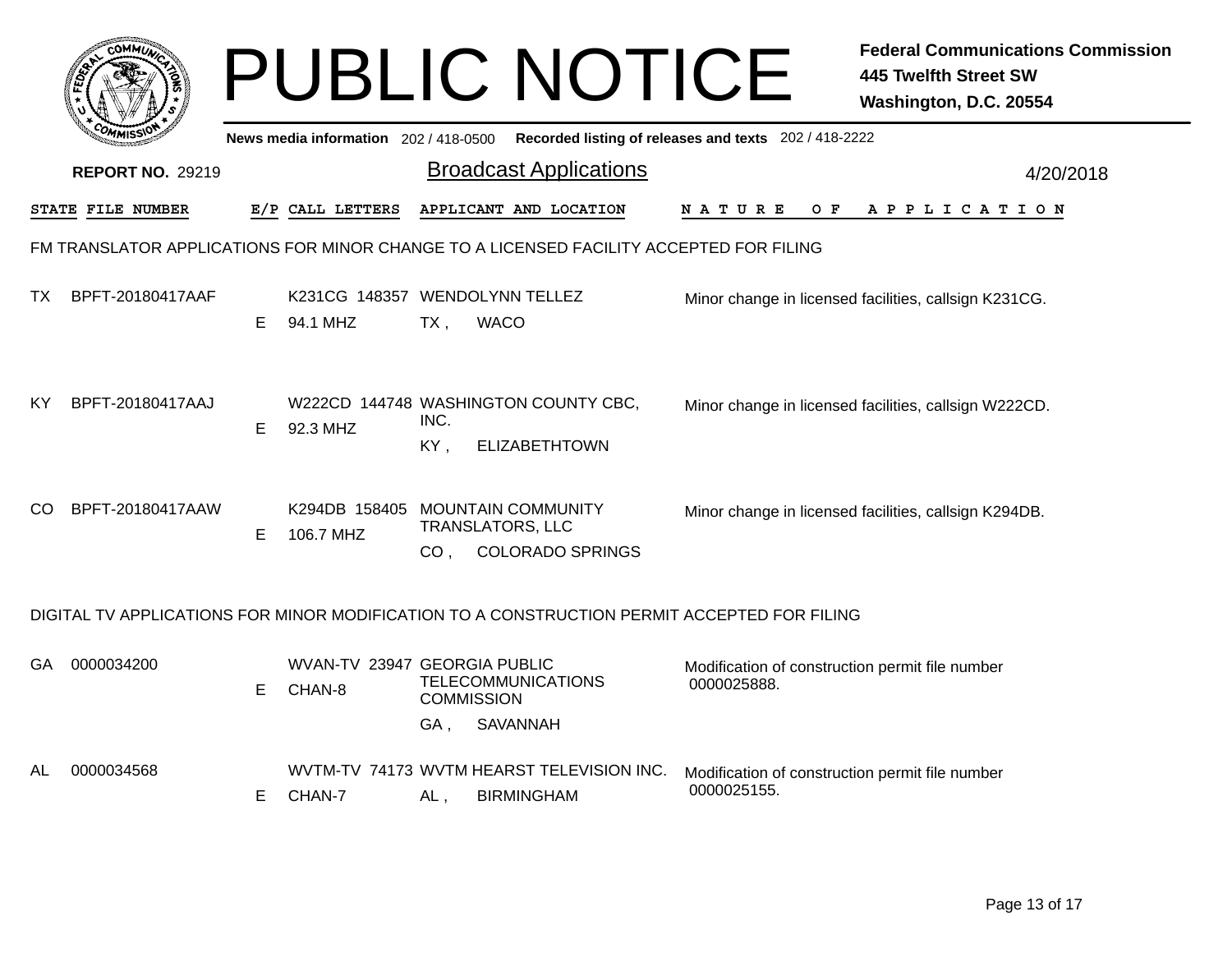|     | COMMUN                  |    |                                         |                                                                                                                                      | <b>PUBLIC NOTICE</b>                                                             |                                                                                             | <b>Federal Communications Commission</b><br><b>445 Twelfth Street SW</b><br>Washington, D.C. 20554 |
|-----|-------------------------|----|-----------------------------------------|--------------------------------------------------------------------------------------------------------------------------------------|----------------------------------------------------------------------------------|---------------------------------------------------------------------------------------------|----------------------------------------------------------------------------------------------------|
|     |                         |    | News media information 202 / 418-0500   |                                                                                                                                      |                                                                                  | Recorded listing of releases and texts 202 / 418-2222                                       |                                                                                                    |
|     | <b>REPORT NO. 29219</b> |    |                                         |                                                                                                                                      | <b>Broadcast Applications</b>                                                    |                                                                                             | 4/20/2018                                                                                          |
|     | STATE FILE NUMBER       |    | E/P CALL LETTERS                        |                                                                                                                                      | APPLICANT AND LOCATION                                                           | <b>NATURE</b><br>O F                                                                        | A P P L I C A T I O N                                                                              |
|     |                         |    |                                         |                                                                                                                                      |                                                                                  | DIGITAL TV APPLICATIONS FOR MINOR MODIFICATION TO A CONSTRUCTION PERMIT ACCEPTED FOR FILING |                                                                                                    |
| LA  | 0000034590              | E. | CHAN-17                                 | KLTS-TV 38591 LOUISIANA EDUCATIONAL<br>Modification of construction permit file number<br><b>TELEVISION AUTHORITY</b><br>0000028110. |                                                                                  |                                                                                             |                                                                                                    |
|     |                         |    |                                         | LA ,                                                                                                                                 | <b>SHREVEPORT</b>                                                                |                                                                                             |                                                                                                    |
| ΚY  | 0000034591              | E. | <b>WDRB 28476</b><br>CHAN-32            | <b>COMPANY</b><br>KY,                                                                                                                | <b>INDEPENDENCE TELEVISION</b><br><b>LOUISVILLE</b>                              | Modification of construction permit file number<br>0000028598.                              |                                                                                                    |
| OH. | 0000034777              | E. | CHAN-18                                 | LICENSEE, LLC<br>OH,                                                                                                                 | WSTR-TV 11204 DEERFIELD MEDIA (CINCINNATI)<br><b>CINCINNATI</b>                  | Modification of construction permit file number<br>0000027774.                              |                                                                                                    |
| CА  | 0000048783              | Е  | KSWB-TV 58827 KSWB, LLC<br>CHAN-26      | CA,                                                                                                                                  | <b>SAN DIEGO</b>                                                                 | Modification of construction permit file number<br>0000025067.                              |                                                                                                    |
|     |                         |    |                                         |                                                                                                                                      | DIGITAL TV APPLICATIONS FOR MINOR MODIFICATION TO A CONSTRUCTION PERMIT RECEIVED |                                                                                             |                                                                                                    |
| SC  | 0000034493              | E. | WNSC-TV 61009 SOUTH CAROLINA<br>CHAN-34 | SC,                                                                                                                                  | EDUCATIONAL TV COMMISSION<br><b>ROCK HILL</b>                                    | <b>Engineering Amendment filed</b>                                                          |                                                                                                    |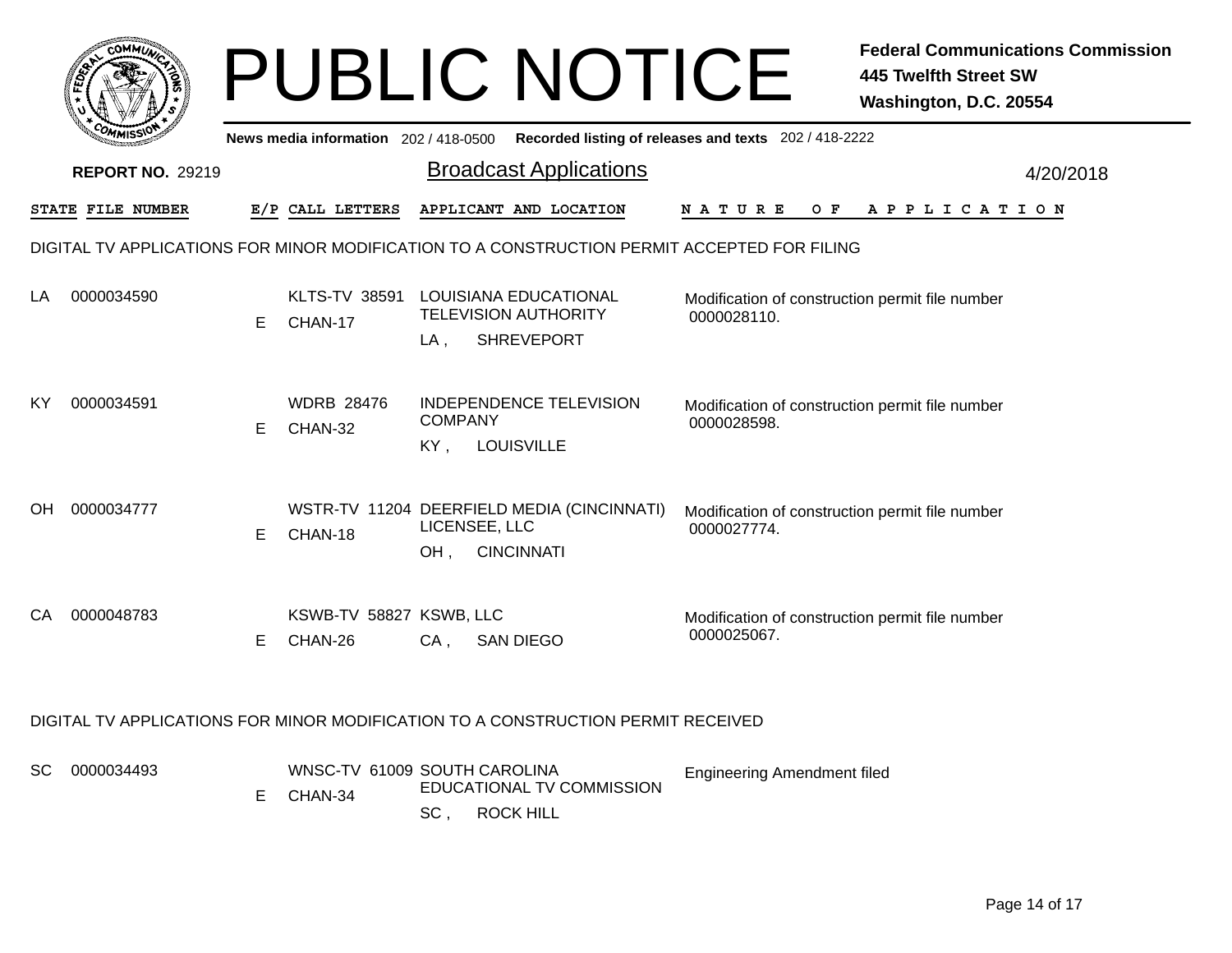|           |                                                                                                                                                                         |    |                           |             | <b>PUBLIC NOTICE</b>                                                                           |             | <b>Federal Communications Commission</b><br><b>445 Twelfth Street SW</b><br>Washington, D.C. 20554 |  |  |
|-----------|-------------------------------------------------------------------------------------------------------------------------------------------------------------------------|----|---------------------------|-------------|------------------------------------------------------------------------------------------------|-------------|----------------------------------------------------------------------------------------------------|--|--|
|           | News media information 202 / 418-0500<br>Recorded listing of releases and texts 202 / 418-2222<br><b>Broadcast Applications</b><br><b>REPORT NO. 29219</b><br>4/20/2018 |    |                           |             |                                                                                                |             |                                                                                                    |  |  |
|           | STATE FILE NUMBER                                                                                                                                                       |    | E/P CALL LETTERS          |             | APPLICANT AND LOCATION                                                                         | N A T U R E | OF APPLICATION                                                                                     |  |  |
|           |                                                                                                                                                                         |    |                           |             | FM TRANSLATOR APPLICATIONS FOR MINOR MODIFICATION TO A CONSTRUCTION PERMIT ACCEPTED FOR FILING |             |                                                                                                    |  |  |
| IN        | BMPFT-20180417AAQ                                                                                                                                                       | E. | W224DI 158339<br>92.7 MHZ | IN.         | <b>CHARLES M. ANDERSON</b><br><b>INDIANAPOLIS</b>                                              | Mod of CP   |                                                                                                    |  |  |
| <b>NM</b> | BMPFT-20180417AAR                                                                                                                                                       | E  | 96.9 MHZ                  | INC.<br>NM, | K245CD 140729 PAN AMERICAN BROADCASTING, Mod of CP<br>ALBUQUERQUE                              |             |                                                                                                    |  |  |
| DC.       | BMPFT-20180417AAV                                                                                                                                                       | E. | 95.9 MHZ                  | $DC$ ,      | W240DJ 139772 RADIO ONE LICENSES, LLC<br><b>WASHINGTON</b>                                     | Mod of CP   |                                                                                                    |  |  |
|           | AM STATION APPLICATIONS FOR MODIFICATION OF LICENSE ACCEPTED FOR FILING                                                                                                 |    |                           |             |                                                                                                |             |                                                                                                    |  |  |

LA KTKC 62035 LEON HUNT BML-20180411AAX LA , SPRINGHILL P 1460 KHZ License to modify.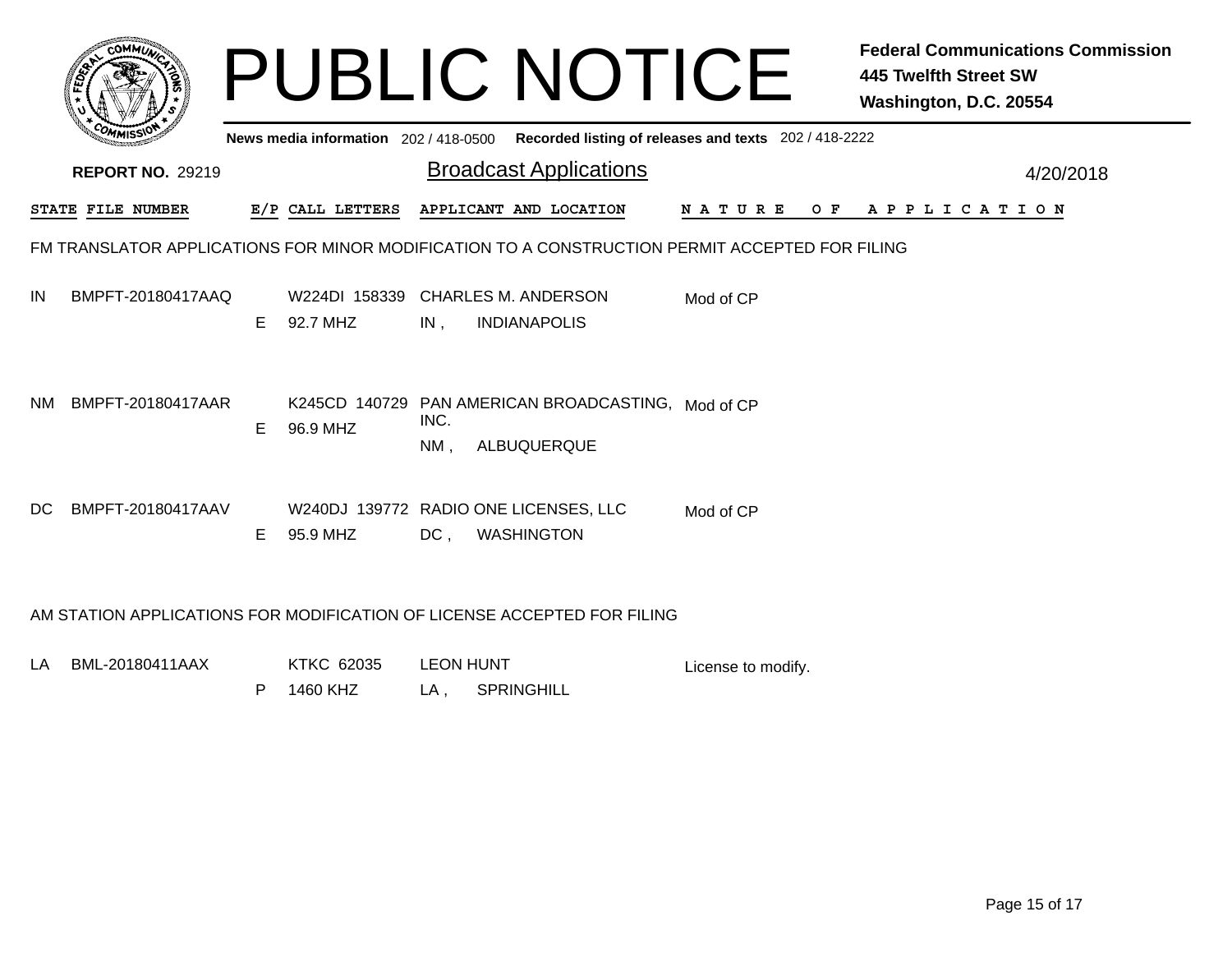|           | COMMUL                  |    |                                       | <b>PUBLIC NOTICE</b>                                                            |                                                           | <b>Federal Communications Commission</b><br>445 Twelfth Street SW<br>Washington, D.C. 20554 |
|-----------|-------------------------|----|---------------------------------------|---------------------------------------------------------------------------------|-----------------------------------------------------------|---------------------------------------------------------------------------------------------|
|           |                         |    | News media information 202 / 418-0500 |                                                                                 | Recorded listing of releases and texts 202 / 418-2222     |                                                                                             |
|           | <b>REPORT NO. 29219</b> |    |                                       | <b>Broadcast Applications</b>                                                   |                                                           | 4/20/2018                                                                                   |
|           | STATE FILE NUMBER       |    | E/P CALL LETTERS                      | APPLICANT AND LOCATION                                                          | N A T U R E<br>O F                                        | A P P L I C A T I O N                                                                       |
|           |                         |    |                                       | FM STATION APPLICATIONS FOR MODIFICATION OF LICENSE ACCEPTED FOR FILING         |                                                           |                                                                                             |
| <b>NM</b> | BMLED-20180417AAS       | E. | <b>KANM 83874</b><br>90.3 MHZ         | BOARD OF EDUCATION OF THE<br>CITY OF ALBUQUERQUE, NM<br><b>GRANTS</b><br>NM .   | License to modify.                                        |                                                                                             |
|           |                         |    |                                       | FM TRANSLATOR APPLICATIONS FOR ORIGINAL CONSTRUCTION PERMIT ACCEPTED FOR FILING |                                                           |                                                                                             |
| TN.       | BNPFT-20180323AAK       | E. | NEW 200889<br>106.3 MHZ               | <b>STORM FRONT</b><br><b>COMMUNICATIONS LLC</b>                                 | CP New Station.<br>Engineering Amendment filed 04/16/2018 |                                                                                             |

TN

, MADISONVILLE

Petitions to deny this application must be on file no later than 15 days from the date of the notice accepting this application for filing.